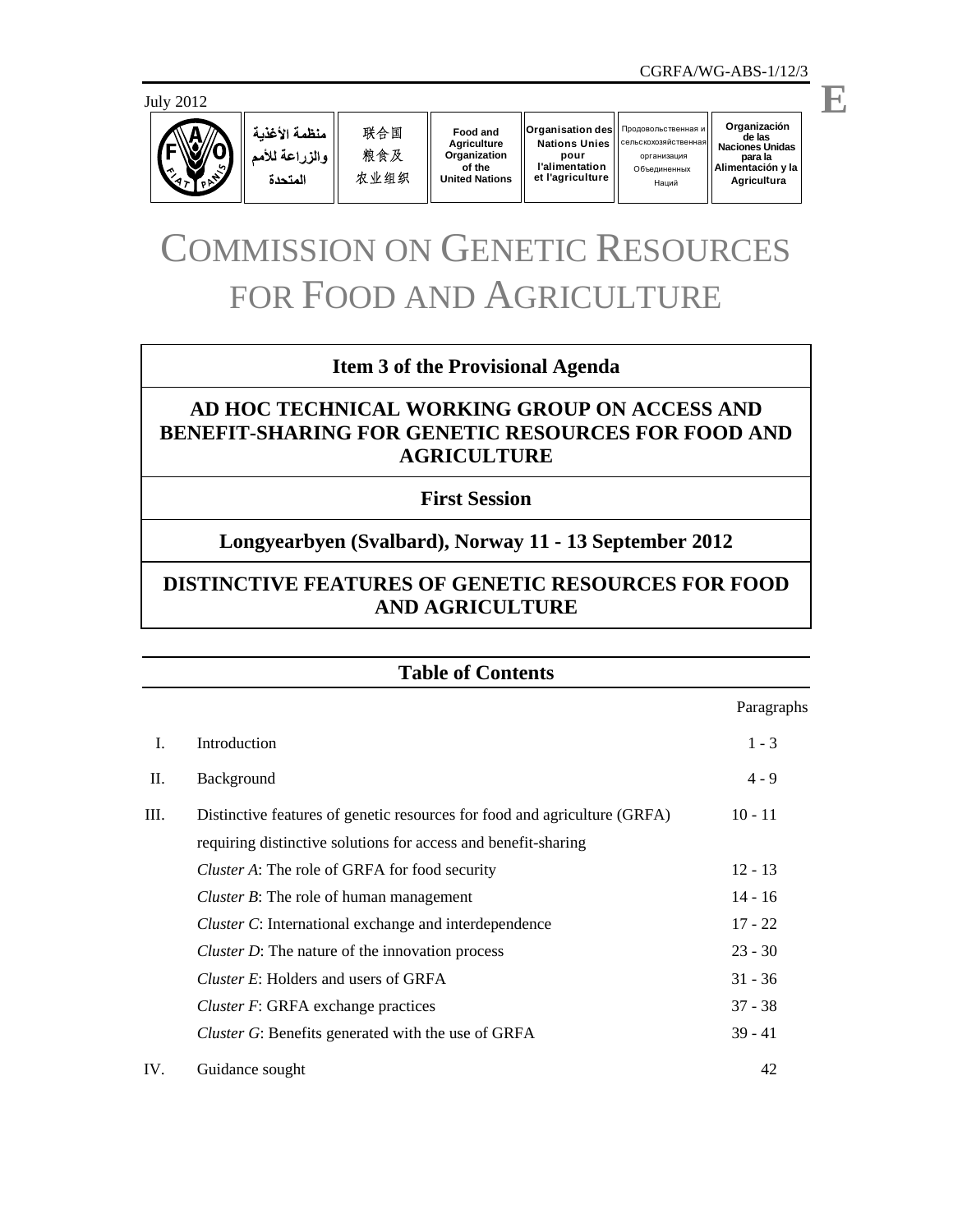## **I. INTRODUCTION**

1. Over recent years, a new international legal architecture on access and benefit-sharing (ABS) for genetic resources has emerged, which may have important implications for the use and exchange of genetic resources for food and agriculture (GRFA). The recently adopted *Nagoya Protocol on Access to Genetic Resources and the Fair and Equitable Sharing of Benefits Arising from their Utilization to the Convention on Biological Diversity* (Protocol) constitutes the newest element of this legal framework and adds new impetus to the discussion about how to best address ABS for GRFA.

2. The Commission on Genetic Resources for Food and Agriculture (Commission) has started work in this field as an early task within its Multi-Year Programme of Work, and decided at its Thirteenth Regular Session in July 2011, to establish this Working Group.<sup>1</sup> According to its terms of reference, the Working Group shall, *inter alia*, "identify relevant distinctive features of the different sectors and subsectors of GRFA requiring distinctive solutions".<sup>2</sup>

3. This document shall aim to assist the Working Group in identifying the relevant distinctive features of GRFA requiring distinctive ABS solutions.

## **II. BACKGROUND**

4. While the special nature of agricultural biodiversity and the distinctive features of GRFA have long been recognized, they have rarely been specified in more detail. However, the identification of the specific features and needs of GRFA is a condition for the development of ABS measures adapted to the food and agriculture sector.

5. One major effort to characterize the patterns and practices of use and exchange of genetic resources in the various subsectors of food and agriculture (including animal, aquatic, forest, plant, micro-organism and invertebrate GRFA) has been made in a series of background study papers prepared for the Commission in 2009.<sup>3</sup> The study papers demonstrate that GRFA are exchanged in many different ways, by a broad range of stakeholders, for various purposes, and under a wide variety of conditions. The patterns of use and exchange vary not only between the different sectors of food and agriculture, but also within the subsectors according to the type of use, the type of genetic material, the taxonomic group and the geographical region concerned. At the same time, the study papers demonstrate that, in all subsectors, the international exchange of GRFA plays a fundamental role for achieving food security and sustainable agricultural development.

6. GRFA have been moved around the world for millennia and no prosperous food system has ever been based on genetic resources of purely domestic origin. The most commonly used farm animal breeds, for example, are of mixed ancestry<sup>4</sup>, and aquaculture species are farmed far beyond their natural distribution ranges. As a result, Asia is the number one producer of African tilapia; Chile is the world's second largest producer of farmed salmon originating from the northern hemisphere; and the oyster industries in North America and Europe rely on Japanese germplasm.5

7. Nowadays, large quantities of germplasm samples are exchanged across national borders and international cooperation on the conservation and utilization of GRFA is essential. A network of over 500 public culture collections for micro-organism genetic resources is organized in the World Federation of Culture Collections (WFCC). Together, they hold more than 1.4 million strains, and more than 0.5 million samples are distributed every year.<sup>6</sup> A similar situation can be observed for plant GRFA, where the CGIAR Centres alone distribute more than 0.5 million samples of Annex 1 material per year.<sup>7</sup>

 $\overline{a}$ 

<sup>&</sup>lt;sup>1</sup> CGRFA-13/11/Report, paragraph 60.

<sup>2</sup> CGRFA/WG-ABS-1/12/Inf.2.

<sup>&</sup>lt;sup>3</sup> Background Study Paper No. 43 - 47.

<sup>4</sup> Background Study Paper No. 43, p. 26.

<sup>5</sup> Background Study Paper No. 45, p. 18.

<sup>6</sup> Background Study Paper No. 46, p. 7.

<sup>&</sup>lt;sup>7</sup> See document IT/GB-4/11/Inf.05 (http://www.planttreaty.org/sites/default/files/gb4i05e.pdf).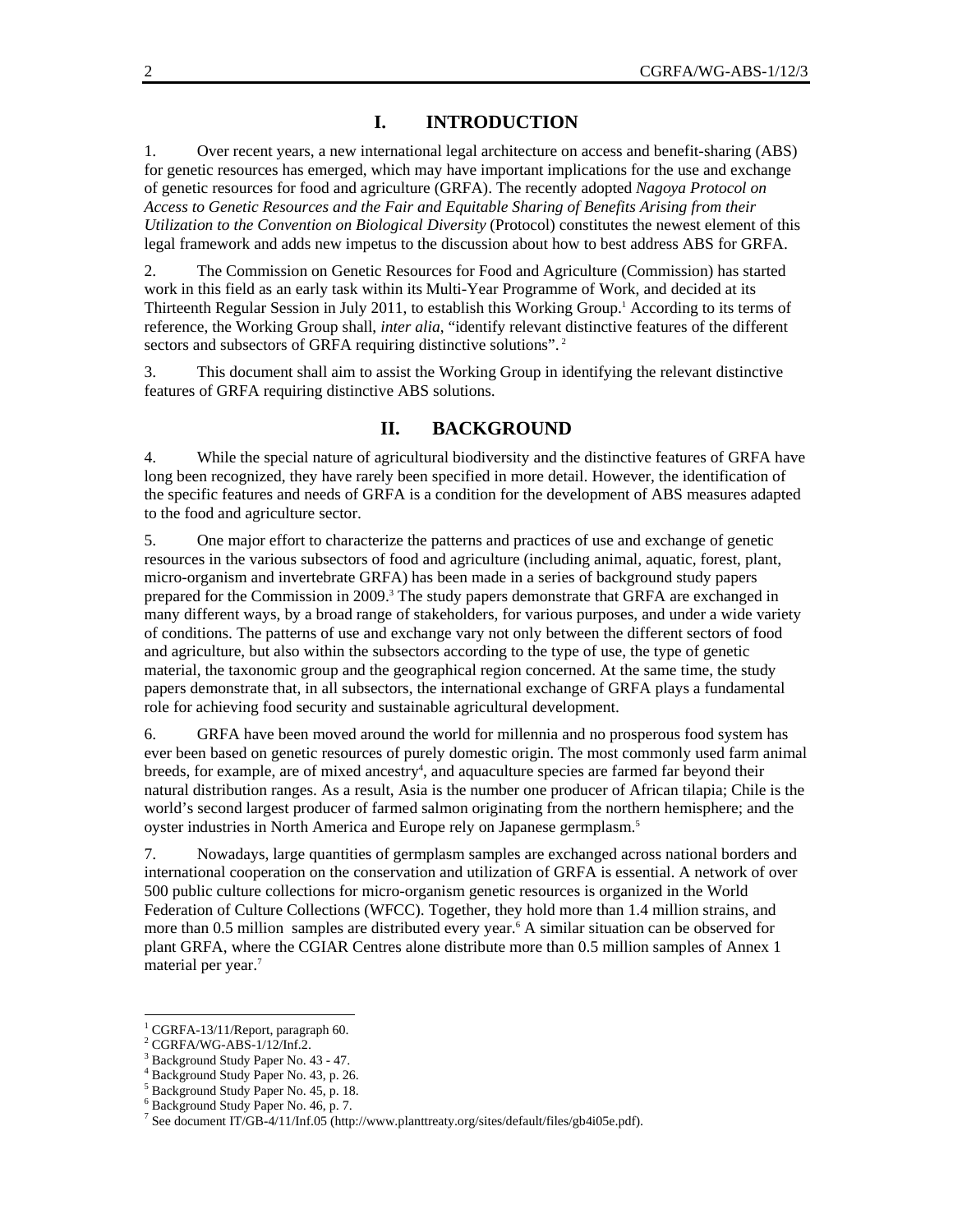8. The cross-border exchange of genetic material and the introduction of exotic species are often the critical step in the development of a new agricultural technology. The development and use of a new biological control agent is, for instance, based on the introduction of a pest's natural enemy into an environment that it is not native to. To date, at least 119 countries have provided a biological control agent to another, and 145 countries have made use of biological control agents received from others.8

9. With the new challenges posed by climate change, it is likely that the importance of the international exchange of GRFA will even increase in future.<sup>9</sup>

# **III. DISTINCTIVE FEATURES OF GRFA REQUIRING DISTINCTIVE SOLUTIONS FOR ABS**

10. Building upon the analysis of use and exchange patterns in the different sectors and subsectors of food and agriculture, this chapter presents a list of 20 distinctive features of GRFA that might be relevant to the design of ABS measures suitable for GRFA. The list has been developed on the basis of the outcomes of wide stakeholder consultations that were carried out to develop the above mentioned background study papers, and during the course of a Multi-stakeholder Expert Dialogue on ABS for GRFA, that had been initiated by the Secretariat of the Commission in 2010 and reported to the last session of the Commission.<sup>10</sup>

11. The features are presented in seven clusters, each with a one-sentence summary and a brief explanation, providing the rationale and some more detailed information. The wording used to describe the features aims to reflect an equilibrium between all subsectors of food and agriculture and highlights those aspects that are considered to apply to all types of GRFA. Consequently, not every feature is necessarily applicable to each and every GRFA, but to many or even most of them.

#### *Cluster A: The role of GRFA for food and security*

## **A.1 GRFA are an integral part of agricultural and food production systems and play an essential role for achieving food security and the sustainable development of the food and agriculture sector.**

12. Alongside with soil and water, GRFA constitute the basis for any agricultural production and are one of the most important raw materials for farmers, breeders and scientists. The use of genetic diversity plays a fundamental role in adapting agricultural production systems to changing environmental conditions, new biotic and abiotic stressors, and evolving human needs and preferences. In order to be able to cope with the challenges of climate change and a growing global demand for food and agricultural products, the whole range of existing agricultural biodiversity needs to be at the disposal of researchers, breeders and producers beyond national borders.

#### **A.2 Plant, animal, invertebrate and micro-organism GRFA form an interdependent network of genetic diversity in agricultural ecosystems.**

13. Agricultural ecosystems and their productive capacity depend on complex interactions between cultivated and bred species (such as crops, domesticated animals, cultivated tree species or farmed aquatic organisms), and associated biodiversity (such as weeds, soil and water microorganisms, pollinators, pests, diseases and their natural enemies etc.) providing important ecosystem functions or posing a threat to production. The interactions between cultivated and associated biodiversity are increasingly subject to research and are often the starting point for product development. Consequently, research and development programmes, but also production itself, rely on the combined use of, and access to, various groups and subsectors of GRFA.

l

<sup>&</sup>lt;sup>8</sup> Background Study Papers No. 47, p. 14.<br><sup>9</sup> See also Background Study Paper No. 5

 $9$  See also Background Study Paper No. 53-57 and 60.

<sup>&</sup>lt;sup>10</sup> Background Study Paper No. 59.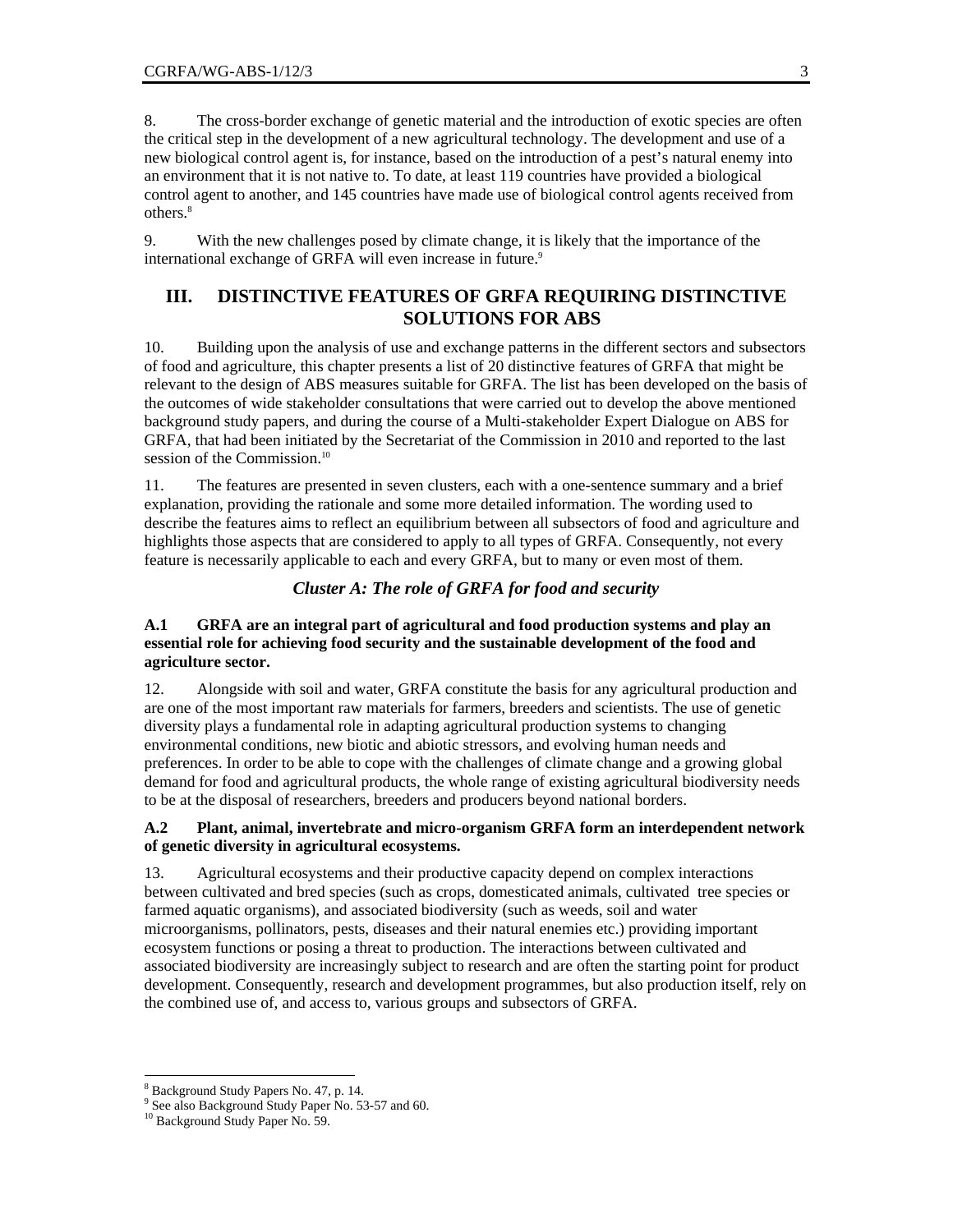#### *Cluster B: The role of human management*

#### **B.1 The existence of most GRFA is closely linked to human activity and many GRFA can be regarded as human-modified forms of biodiversity.**

14. Humans have shaped the evolutionary processes by which GRFA have developed through the modification of living conditions in natural ecosystems and the provision of artificial habitats in agricultural production systems. Furthermore, GRFA are often the result of long and complex processes of domestication and selective breeding, that have considerably altered the genotypic and phenotypic characteristics of the originally wild species and populations, and adapted them to the changing needs of production and consumption. GRFA continue to evolve in a dynamic interaction between the environment, human management practices and the genetic diversity itself.

15. The way in which humans have influenced the evolution of GRFA may differ from one subsector to another and even between species. Domestication and systematic genetic improvement play a major role for animal and plant GRFA, and for an increasing number of species used in aquaculture and forestry. Other aquatic and forest GRFA, and nearly all micro-organism and invertebrate GRFA, have been shaped by humans in a less direct form, as their living conditions depend on agricultural practices and they often evolve in parallel with cultivated species.

## **B.2 The maintenance and evolution of many GRFA depend on continued human intervention, and their sustainable utilization in research, development and production is an important instrument to ensure conservation.**

16. As GRFA have evolved as an integral part of agricultural and food production systems, they are adapted to, and dependent on, living conditions shaped by human management. Rather than being a threat to their survival, human use is consequently often a precondition to their persistence. One of the main reasons for the loss of agricultural biodiversity is that particular genetic resources drop out of utilization because of changing agricultural practices and production systems. Other important reasons are the degradation of habitats, the loss of ecosystems, overexploitation and the introduction of invasive species. The sustainable management of agro-ecosystems and the utilization and further development of GRFA in research, breeding and production are essential components of effective conservation strategies.

*Cluster C: International exchange and interdependence*

## **C.1 Historically, GRFA have been widely exchanged across communities, countries and regions over often long periods of time, and a relevant part of the genetic diversity used in food and agriculture today is of exotic origin.**

17. As GRFA are inherently linked to human livelihoods and food security, they have historically moved together with people throughout the world, spurred by migration, colonization and trade. Furthermore, it has been common practice in the food and agriculture sector to exchange genetic material among local communities, farmers and breeders, as part of customary improvement and production processes. Successful production systems and technologies, including the associated genetic diversity, have also frequently been transferred to other countries and regions. As a result, a significant part of the genetic diversity used in current agricultural and food production systems is of exotic origin.

18. The extent of the historical exchange of germplasm and the proportion of exotic diversity used differ between subsectors and species. While animal and plant GRFA have extensively been exchanged over the last 10 000 years, and livestock and crop production in most regions of the world today utilizes genetic resources that originated or were developed elsewhere, the situation in the forestry and aquaculture sectors, which are at much earlier stages of development, is mixed. Some of the commercially most relevant species have been moved extensively throughout the world and are cultivated now far beyond their natural distribution ranges. Several other species are just starting to be farmed in aquaculture, or are only used within their natural habitat in native forests, and their exchange has been limited so far. Micro-organism and invertebrate GRFA have often been exchanged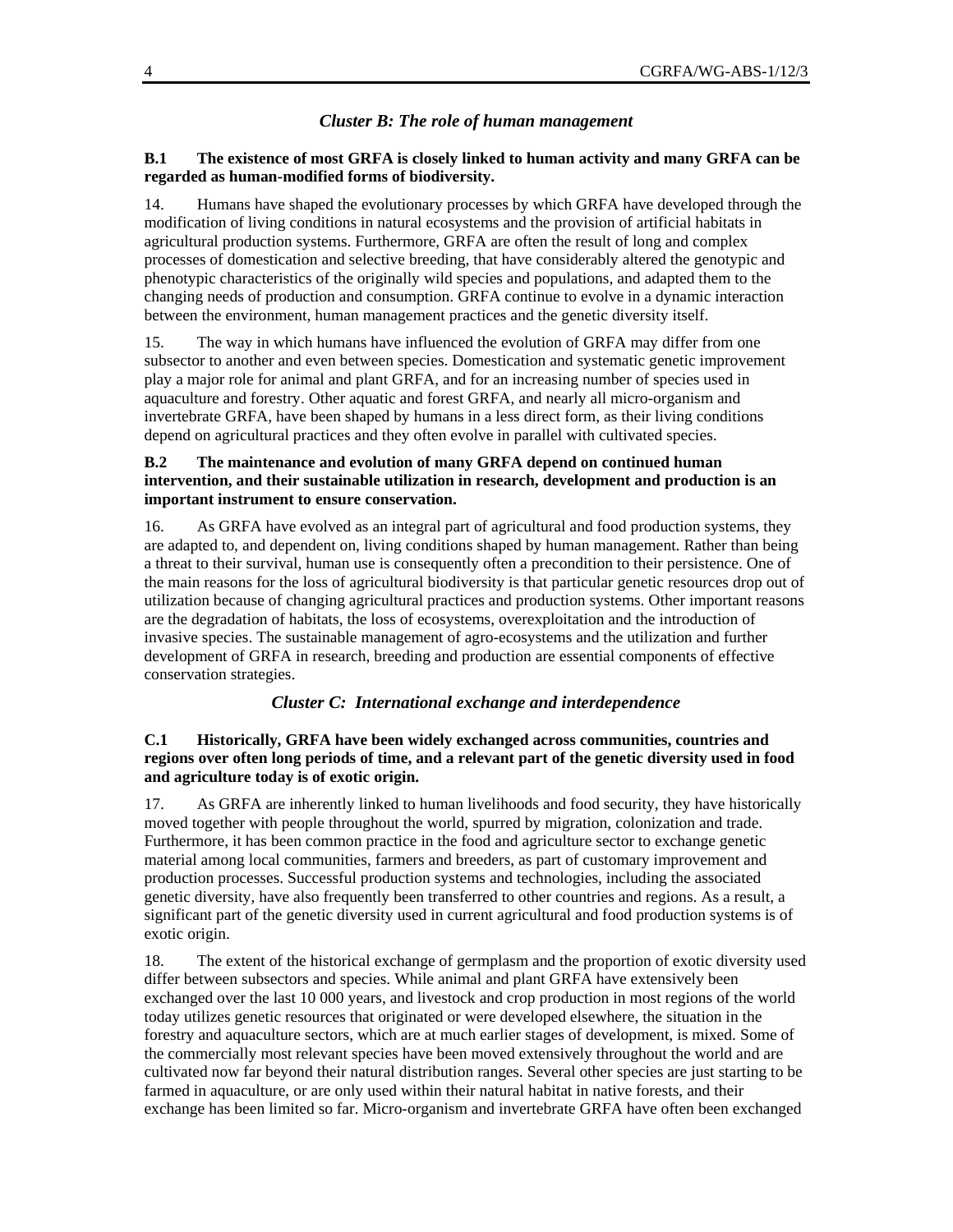unintentionally, spreading together with the farmed species and production systems they were associated to.

## **C.2 Countries are interdependent with regard to GRFA and act both as providers of some genetic resources and as recipients of others.**

19. The fact that an important part of agricultural and food production relies on the use of species of exotic origin, means that countries are usually not self-sufficient with regard to GRFA. Most countries need to access some genetic resources from elsewhere to sustain their agricultural production and food security, and can consequently be regarded as interdependent. Moreover, it is very difficult to draw a clear line between provider and recipient countries, as most countries may, at least potentially, be providers of some types of genetic diversity and recipients of others. Another reason for the interdependence of countries regarding GRFA lies in the increasing specialization and division of labour among actors across national borders.

20. In general, interdependency plays a role in all subsectors of GRFA. However, it may be more or less pronounced in different branches of production and different geographical regions. While, for example, the management of native forests relies only on genetic diversity that can be found locally, the production of fast-growing plantation tree species often depends on foreign reproductive material. Also, the reasons for interdependence may vary. The utilization of micro-organism GRFA is, for example, highly dependent on international cooperation due to the need to specialize and distribute an overwhelming amount of organisms to be researched and managed<sup>11</sup>. In classical biological control, the interdependence arises instead from the fact that the methodology itself is based on the introduction of exotic species.

#### **C.3 The international exchange of GRFA is essential to the functioning of the sector, and its importance is likely to increase in future.**

21. To the same extent that agriculture and food production have become a globally interlinked activity, the international exchange of GRFA fulfils an indispensable function in this system. As a consequence of the historical movement of germplasm around the world, most countries make use of genetic diversity that originated or was developed elsewhere. This trend is likely to increase in the future, as the shift of agro-ecological zones provoked by climate change will need to be matched with adapted genetic material. In addition, the complexity and magnitude of the global task to conserve and use GRFA in a sustainable manner, requires international division of labour and specialization among different actors across national borders. This relies on the cross-border transfer of genetic material at different stages in the value chain.

22. The international exchange of genetic resources fulfils a crucial role in all subsectors of food and agriculture in the sense that its inhibition would have severe consequences. Nevertheless, the actual volume and direction of the flow of genetic material varies considerably among different subsectors, species, countries and over time.

# *Cluster D: The nature of the innovation process*

# **D.1 The innovation process for GRFA is usually of incremental nature and based on contributions made by many different people in different places at different points in time.**

23. GRFA are often used in a process of incremental innovation, in the sense that the genetic material is being improved continuously over multiple successive generations and the gains are cumulative. One innovative step is added to another and products are not the final result, but rather an intermediate step in an ongoing chain of improvement, as they can themselves be used as an input to further innovation. In the course of this continuous improvement process, genetic material is frequently exchanged and mixed with other genetic resources. Consequently, many GRFA have been developed over long periods of time, based on material originating from different parts of the world and thanks to the contributions made by many different people.

l

<sup>&</sup>lt;sup>11</sup> Background Study Paper No. 46, p. 7.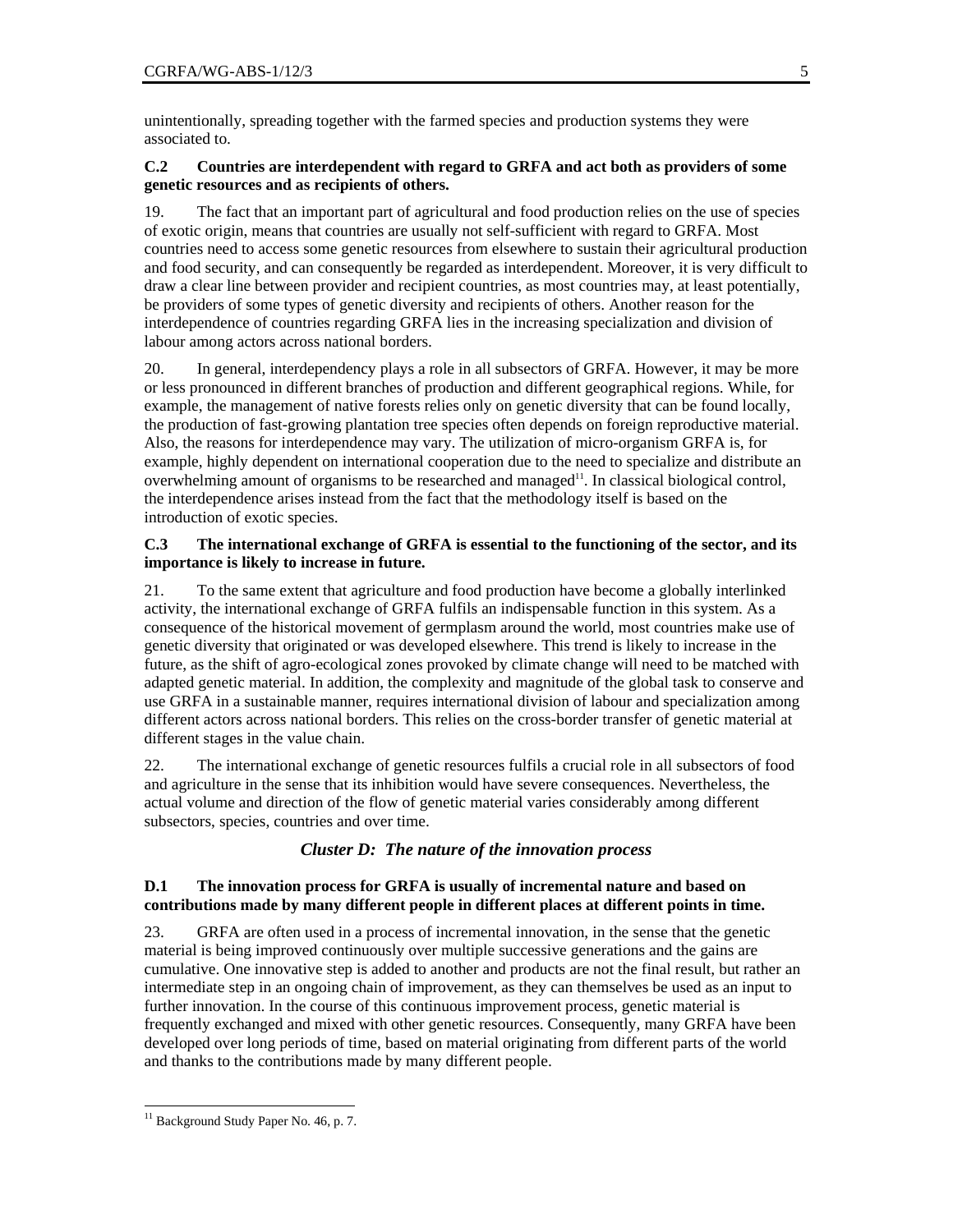24. The degree to which contributions to the development of GRFA are dispersed, depends on the intensity and length of the improvement processes to which they have been subject. For most animal and plant GRFA, the history of improvement goes back to several thousand years, and many people in places that are sometimes geographically very distant from each other contributed to such improvement. In the aquaculture and forestry sectors, domestication and genetic improvement activities are often so recent that only a moderate number of innovative steps have accrued so far, and contributions to the development of a specific genetic resource can more easily be attributed to individual people, communities or countries.12 However, it can be expected that, as the improvement process progresses, contributions will increasingly be dispersed.

# **D.2 Most products are not developed out of an individual genetic resource, but with the contributions of several genetic resources at different stages in the innovation process.**

25. Product development based on GRFA usually implies the use of a broad range of genetic diversity. Often, large numbers of samples of genetic material are accessed at different stages in the research and innovation process, and many GRFA contribute in one way or another to the creation of a specific genepool and the products developed from it. Therefore, products are often developed with the contributions of several GRFA from different providers and being added to the development process at different points of time. In many cases, it is quite complicated, if not impossible, to assess the value of each individual genetic resource in the development of a specific product.

26. The various subsectors may differ as to the way in which genetic diversity is used for product development. In some subsectors, like micro-organism and invertebrate GRFA, a wide array of GRFA is used in the early stages of product development and contributes to the screening of the existing diversity and the identification of the most suitable genetic material. In other subsectors, such as plant and animal GRFA, GRFA can be incorporated in different phases of the genetic improvement process and directly contribute their parts and components to the genetic set-up of the resulting products.

# **D.3 Most products developed with the use of GRFA can in turn be used as genetic resources for further research and development, which makes it difficult to draw a clear line between providers and recipients of GRFA.**

27. Most of the products derived from the use of GRFA comprise genetic material containing functional units of heredity and are, at least theoretically, ready to be reproduced and used for further research and development based on their genetic set-up. Furthermore, it is common practice in agricultural research and development to make use of products as an input to further innovation processes. Consequently, it is very difficult to make a clear distinction between providers and recipients of genetic resources, as every recipient of genetic material could also become a provider if her or his products are used by others.

28. Examples of this feature can be found in all subsectors of food and agriculture. For instance in the aquaculture sector, fish fingerlings might be sold by hatcheries for commercial grow-out in production ponds. Instead of being exclusively used for grow-out and consumption, some of them could be used to reproduce and build up new brood stock.

# **D.4 Many agricultural products reach the market place in a form in which they may be used both as biological resources and as genetic resources.**

29. Many agricultural products, including commodities, are sold in a form that potentially allows their use as a genetic resource, for instance in multiplication and breeding activities. Whether they are going to be used only as a biological resource (i.e. for production and consumption) or also as a genetic resource (i.e. for reproduction and further development) is often unclear and unpredictable at the time of the market transaction. Consequently, it is often difficult to distinguish between exchanges of biological resources and exchanges of genetic resources. Therefore, targeting ABS measures exclusively at the use and exchange of genetic resources and not at the exchange of biological resources, in order not to interfere with ordinary market transactions of agricultural commodities, becomes a complex exercise.

l

<sup>&</sup>lt;sup>12</sup> Background Study Paper No. 59, p.15.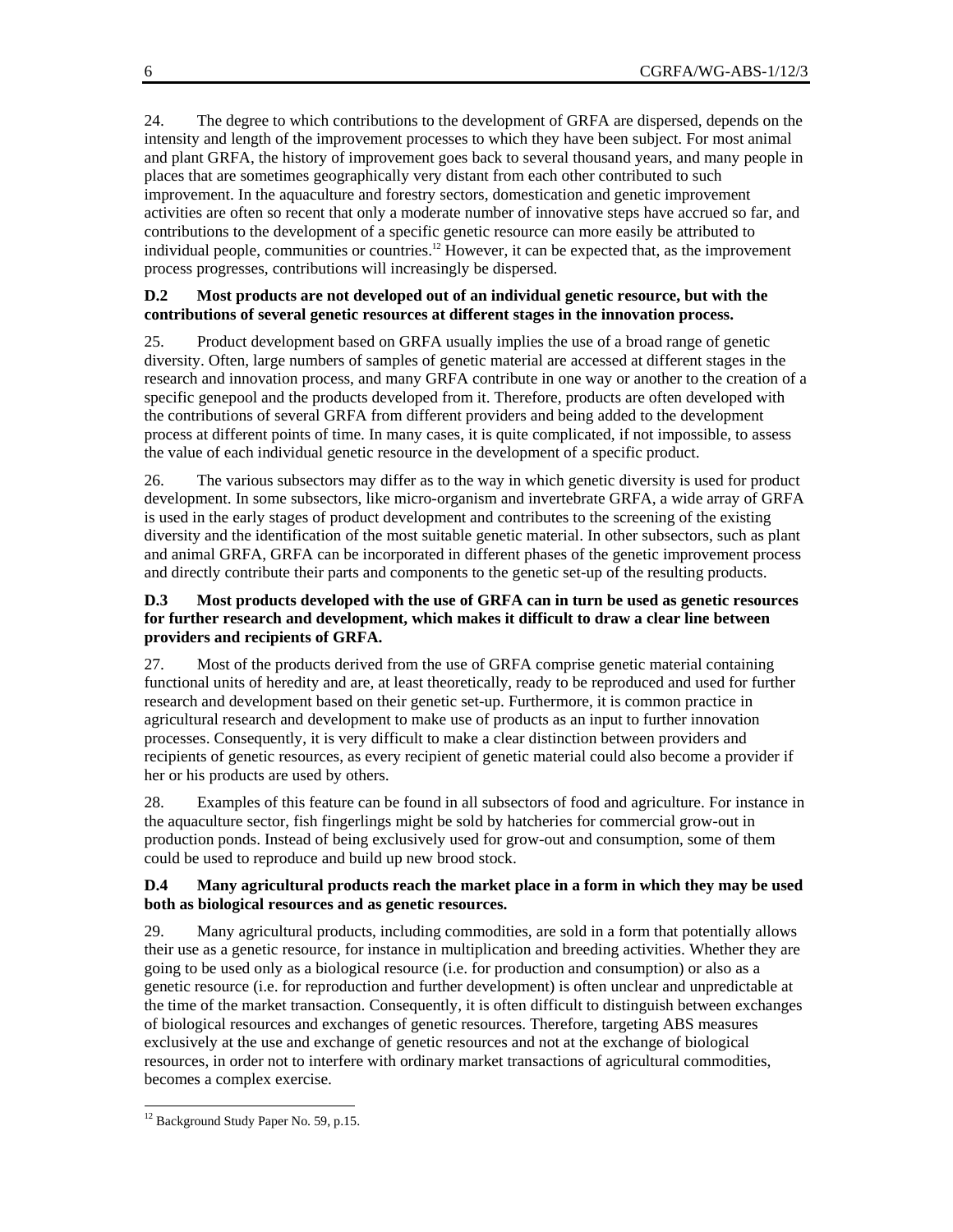30. While this is in principle true for all subsectors, the degree to which the purpose of use is predictable depends on the level of differentiation and specialization in breeding/reproduction on the one hand, and production on the other. If reproduction and breeding have been centralized in the hands of specialized actors and separated from production and grow-out, this often also implies that genetic material with different characteristics is developed for the different purposes, and it usually becomes easier to determine which genetic material is going to be used for which purpose.

# *Cluster E: Holders and users of GRFA*

#### **E.1 GRFA are held and used by a broad range of very diverse stakeholders.**

31. In the food and agriculture sector, many different stakeholders are involved in the management of genetic resources, including, *inter alia*, subsistence farmers and local communities, the market-oriented farming sector, public and private genebanks and collections, research institutions at national and international levels, and small- and large-scale companies. The different holders and users of GRFA operate in very diverse realities, with different financial, technical and legal capacities. Those differences are to be taken into account in the design of regulatory measures for the exchange of GRFA. On the one side, regulatory measures hold the potential to balance existing inequalities between different stakeholders. On the other, they also bear the risk of excluding less-well equipped stakeholders from the exchange of GRFA due to their lack of capacities to comply with those measures.

32. While all subsectors are characterised by the large diversity of stakeholders managing genetic resources, the number of involved actors may differ. For instance, compared to the farm animal and crop sectors, the user community in the biological control sector is rather small.

#### **E.2 The different stakeholders managing and using GRFA are interdependent.**

33. The conservation, management and utilization of GRFA is a major endeavour that requires extensive resources and capacities as well as highly specialized skills and knowledge. The work is divided among a broad range of actors holding and using GRFA and fulfilling different functions along the value chain. Consequently, GRFA are frequently exchanged and many stakeholders act both as providers and recipients of genetic material. No single actor or stakeholder group may perform all the required tasks and the activities are intertwined in a complex web of interdependencies. Cooperation among stakeholders becomes the cornerstone of effective conservation and sustainable use, for food security and agricultural development, and the regulatory environment should be enabling in that respect.

#### **E.3 A significant amount of GRFA is privately held.**

34. As an integral part of agricultural and food production systems, GRFA are often held and exchanged privately by farmers and producers, breeding companies and other suppliers of agricultural inputs, the food processing industry and commercial traders. Genetic resources may be owned in many different forms, such as live animals, commercial seed, brood stock, seedlings, genetic material in private collections, and breeding pools of private companies. This situation deserves special consideration regarding the potential scope of ABS measures, as extending the scope to privately held genetic material would greatly increase the number of regulated transactions, and the range of providers and recipients called to comply with ABS regulation.

35. The proportion of GRFA that are under private ownership varies considerably between subsectors. While privately owned material accounts for the majority of genetic resources held and exchanged in the farm animal sector, the situation in the micro-organism, plant and aquatic sectors is much more balanced between privately and publicly held material.

#### **E.4 An important part of GRFA is held and can be accessed** *ex situ.*

36. Many genetic resources of special value for food and agriculture have been collected from their *in situ* environments and are stored and made available by *ex situ* facilities. *Ex situ* collections may fulfil different purposes, including: conservation and regeneration of genetic diversity; characterisation and authentication of genetic material; and working collection for research or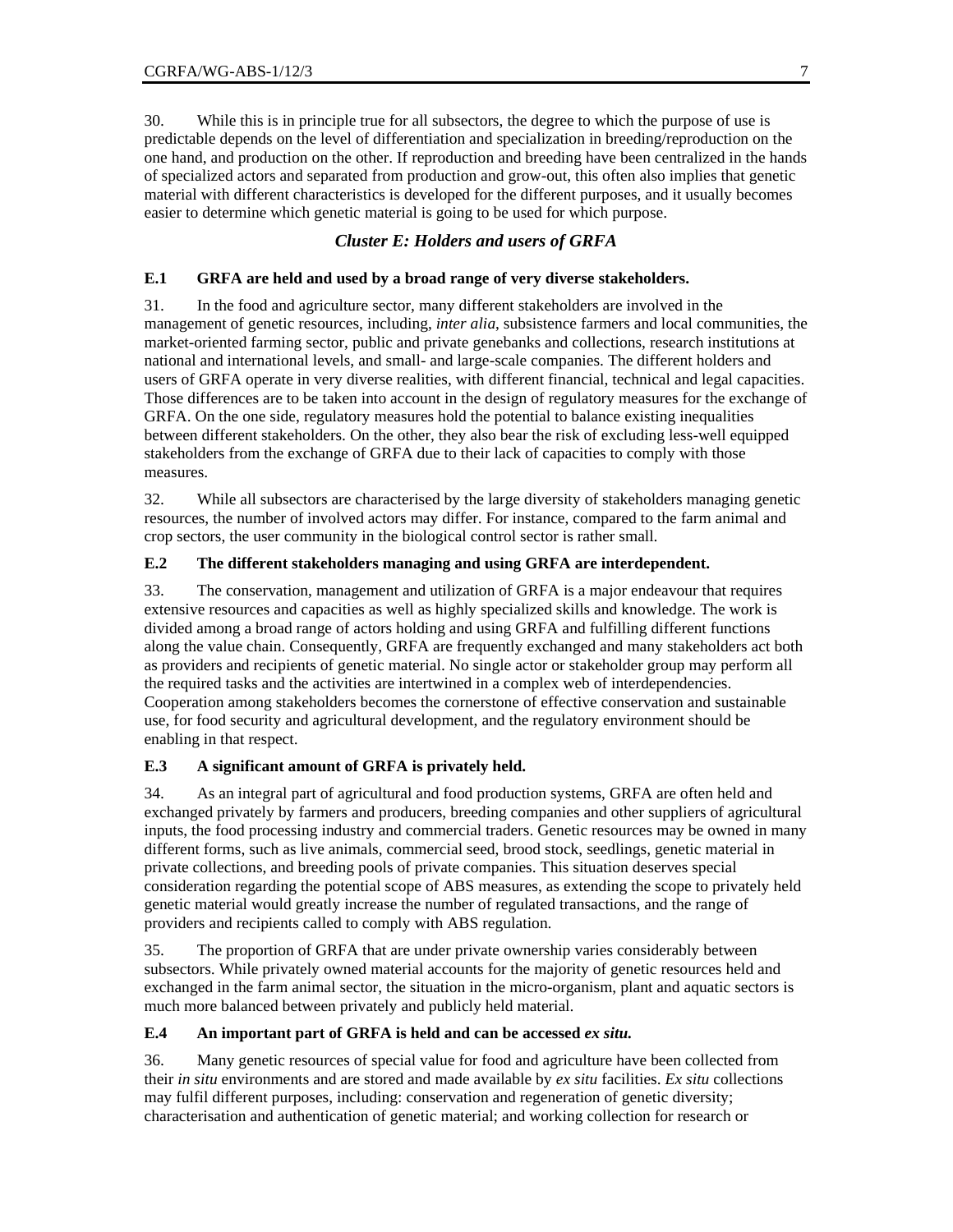breeding programmes. Depending on its characteristics, the genetic material is stored in different forms and under different conditions, ranging from *in vivo* to *in vitro* and seed and deep-freezing storage systems. *Ex situ* facilities are often, but not always, maintained by public institutions at national, regional and international levels. They mostly act as intermediaries in the value chain, in the sense that they are neither the original providers of the genetic resource nor the end users in terms of product development and commercialisation. However, they perform an indispensable function in the overall operation of the sector and constitute an important part of GRFA exchanges.

## *Cluster F: GRFA exchange practices*

#### **F.1 The exchange of GRFA takes place in the context of customary practices and existing user communities.**

37. The exchange of genetic material is a long-standing practice among various stakeholder groups and user communities. Genetic resources are often exchanged in the context of wider collaborative efforts towards research and development, and the different actors are bound to each other by recurrent interactions. Over time, many user communities have established their own practices and modalities of exchange, which may be formalized to varying degrees. It would therefore be desirable to involve stakeholders in the development of ABS measures for GRFA, and to build upon existing practices and capacities of user communities related to the exchange of genetic resources.

#### **F.2 An extensive transfer of genetic material between different stakeholders along the value chain occurs in research and development**.

38. GRFA are exchanged in often large numbers of samples of genetic material at different stages in the research and innovation process. At the beginning of the product development process, large numbers of germplasm samples may be accessed to screen the existing genetic diversity for interesting traits and identify the most suitable genetic material for the desired purpose. At later stages, there may be a recurring demand for access to germplasm in order to add new genetic variation to the research and development cycle. Furthermore, as different stakeholders fulfil different functions in the value chain, GRFA are frequently passed on from one person to the other before reaching the stage of commercialization. Some of the stakeholders act more as a type of intermediaries in the process providing certain services like characterisation, authentication or multiplication. All these factors lead to a high number of exchange events and imply that the transfer of genetic resources is normally not a one-shot event at the beginning of the research and product development process, but needs to be repeated many times during its course.

# *Cluster G: Benefits generated with the use of GRFA*

#### **G.1 The expected benefits from the use of an individual germplasm sample are often uncertain and on average relatively low at the time of the transaction.**

39. The level of monetary and non-monetary benefits that a potential recipient of GRFA can expect from the exchange and utilization of an individual sample of germplasm, is often unknown at the moment of exchange, and, on average, is estimated as rather low. For instance, this is the case when large numbers of genetic resources are exchanged for screening purposes, but only a very small fraction of the exchanged samples is eventually included in product development. It is also the case when genetic resources are exchanged in the course of incremental innovation and incorporated as one of many genetic components of potential products, contributing only to a tiny part of their genetic setup. However, the expected benefits from the use of an individual genetic resource usually augment proportionally with characterization and generation of information about the material.

# **G.2 The use of GRFA generates important non-monetary benefits.**

40. The utilization of GRFA in research and development frequently generates non-monetary benefits that may in some cases be even more relevant than the profits. Non-monetary benefits may also arise if the product does not reach the market place. At the same time, the potential for nonmonetary benefit-sharing, such as technology transfer, capacity building and information sharing, is